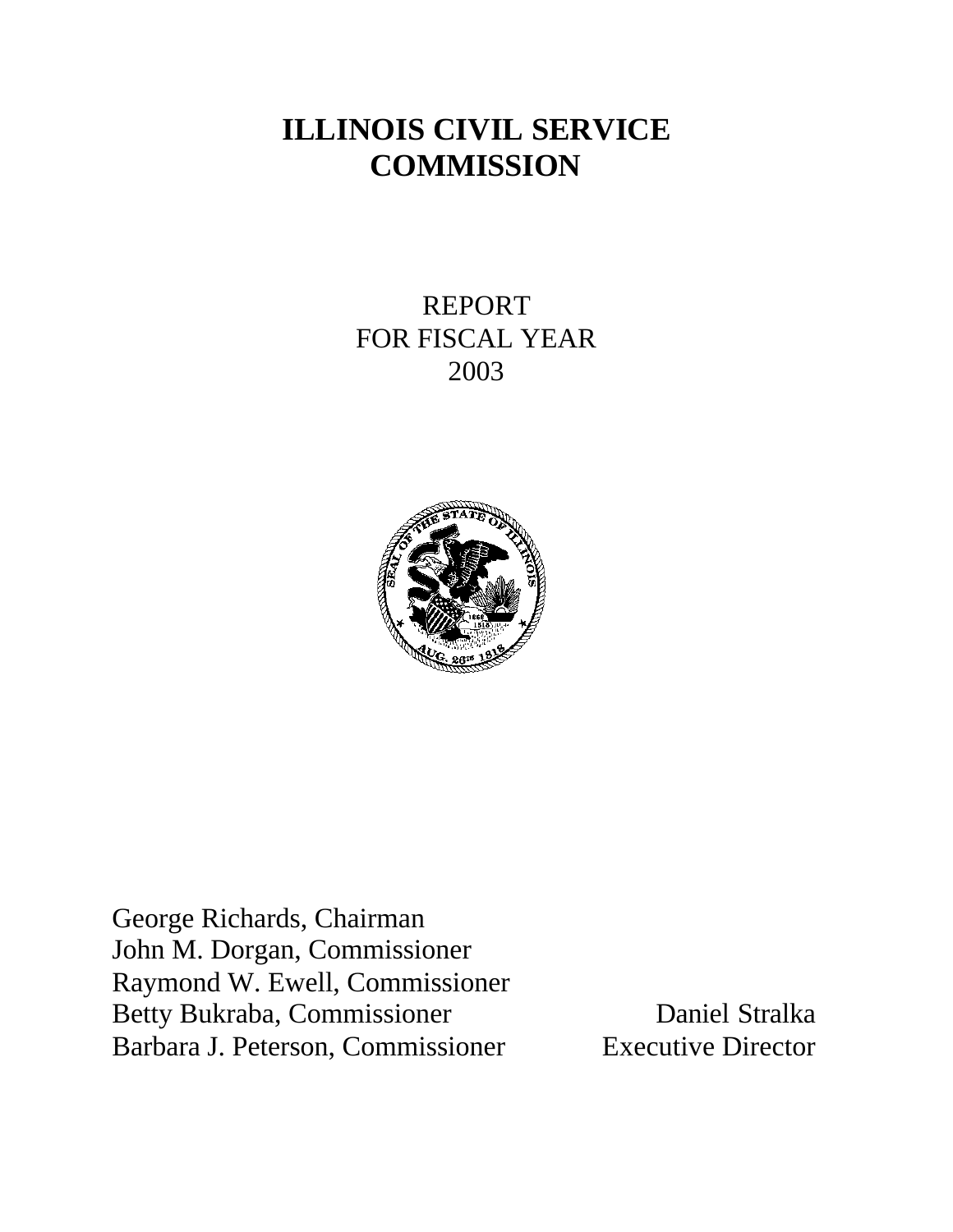

**Daniel Stralka EXECUTIVE DIRECTOR**

**State of Illinois CIVIL SERVICE COMMISSION 425 ½ South Fourth Street Springfield, Illinois 62701 (217) 782-7373 FAX (217) 524-3706**

**George E. Richards CHAIRMAN**

**COMMISSIONERS John M. Dorgan Raymond W. Ewell Barbara J. Peterson Betty Bukraba**

Governor Rod Blagojevich State of Illinois Springfield, Illinois 62706

Dear Governor Blagojevich:

We submit this report to you, to the members of the General Assembly, and to the citizens of Illinois. It is the Commission's 91st Annual Report and covers the period of July 1, 2002 through June 30, 2003. In this report we have set forth both our responsibilities and accomplishments.

We appreciate the support and encouragement you have given us as we endeavor to carry out the requirements of the Illinois Personnel Code with the goal of providing the citizens of Illinois with a system of personnel administration based on merit principles and scientific method.

Respectfully submitted,

George E. Richards, Chairman

John M. Dorgan, Commissioner Betty Bukraba, Commissioner

Raymond W. Ewell, Commissioner Barbara J. Peterson, Commissioner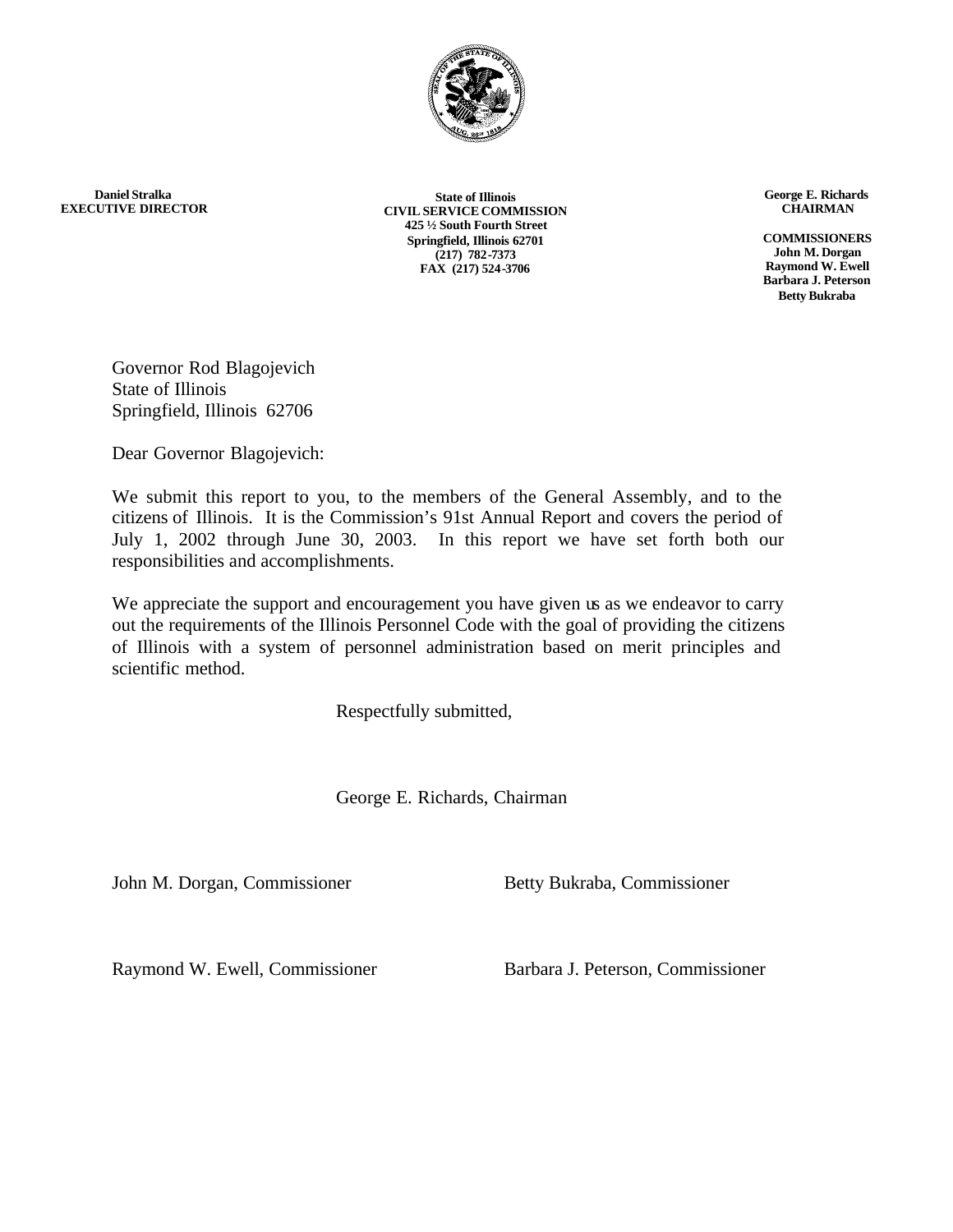# **TABLE OF CONTENTS**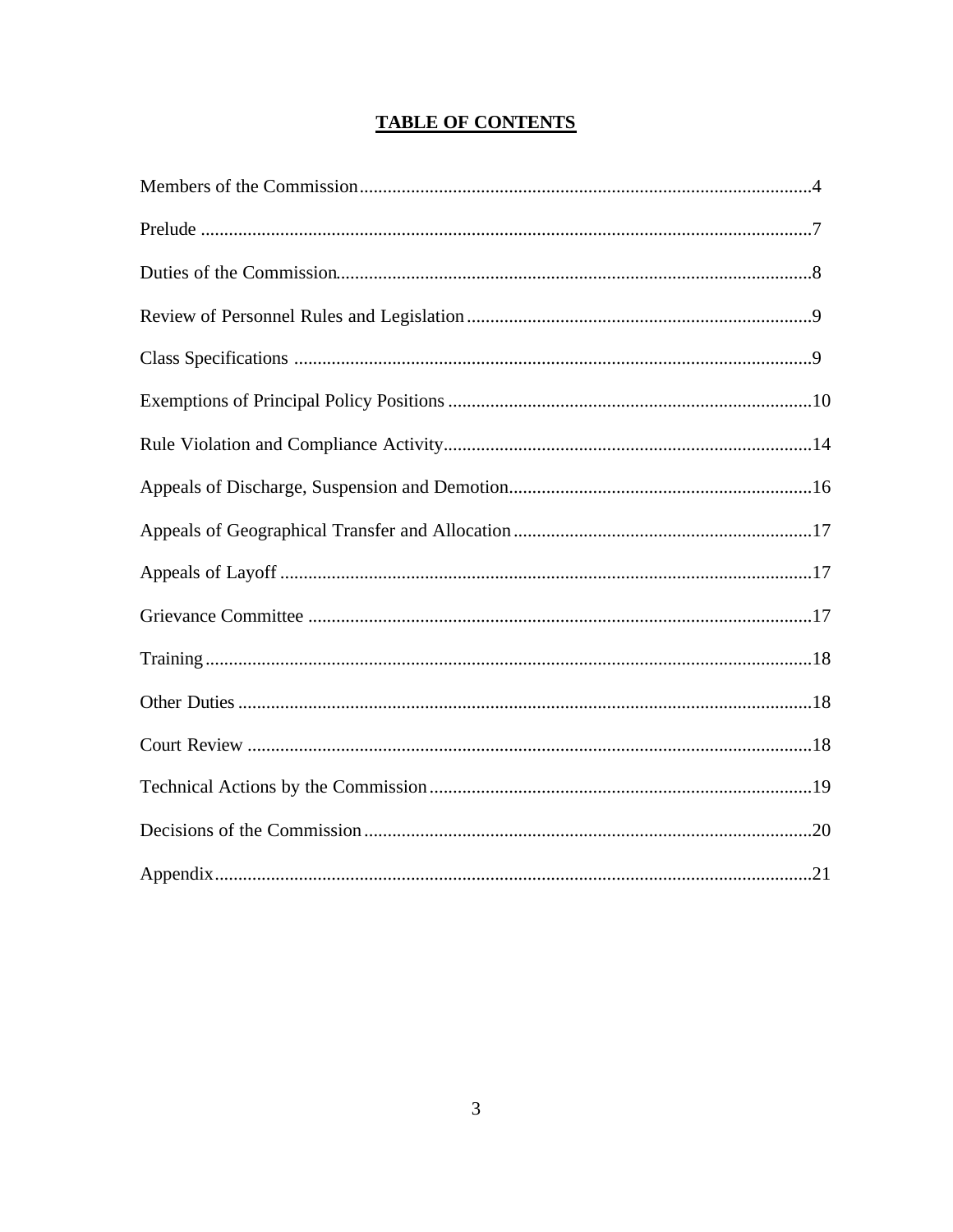### **MEMBERS OF THE ILLINOIS CIVIL SERVICE COMMISSION**

The members of the Civil Service Commission are appointed for a period of six years.

| Name                              | Term Expires  |
|-----------------------------------|---------------|
| George E. Richards, DVM, Chairman | March 1, 2007 |
| John M. Dorgan, Commissioner      | March 1, 2005 |
| Raymond W. Ewell, Commissioner    | March 1, 2005 |
| Barbara J. Peterson, Commissioner | March 1, 2005 |
| Betty Bukraba, Commissioner*      | March 1, 2009 |

\*Dan P. Fabrizio served as Commissioner through October 3, 2003. Betty Bukraba was appointed to fill this unexpired term effective October 6, 2003.

### **George E. Richards, DVM**

Dr. Richards received his Bachelor's and Doctor's degrees from the University of Illinois College of Veterinary Medicine. He practices Small Animal Medicine and Surgery in Danville, where he is an owner of three veterinary hospitals. He serves as Chairman of Danville Area Community College Foundation, Director and Past President of Vermillion Advantage Economic Development Corporation, Secretary and Executive Committee member of Old National Bank-Danville. He is Chairperson and Treasurer of the Illinois Veterinary Medical Political Action Committee and serves on the Illinois State Veterinary Medical Association Board of Directors as Delegate to the American Veterinary Medical Association and as Chairperson of the Legislative Committee. He is involved in numerous community activities in Danville.

### **Betty Bukraba**

Betty Bukraba was appointed a Commissioner effective October 6, 2003. She recently retired from the office of the Clerk of the Circuit Court of Cook County, having served as the Director of Personnel Services for the previous 14 years. As Director, she had responsibilities for all aspects of employee relations in the 2300 employee agency from applicant testing to retirement planning. While serving in this capacity, she was a recipient of the Cook County Distinguished Public Service award in 1999. She is the widow of a Chicago firefighter and raised their two children while operating a small business. Betty remains active in numerous neighborhood and civic organizations and causes.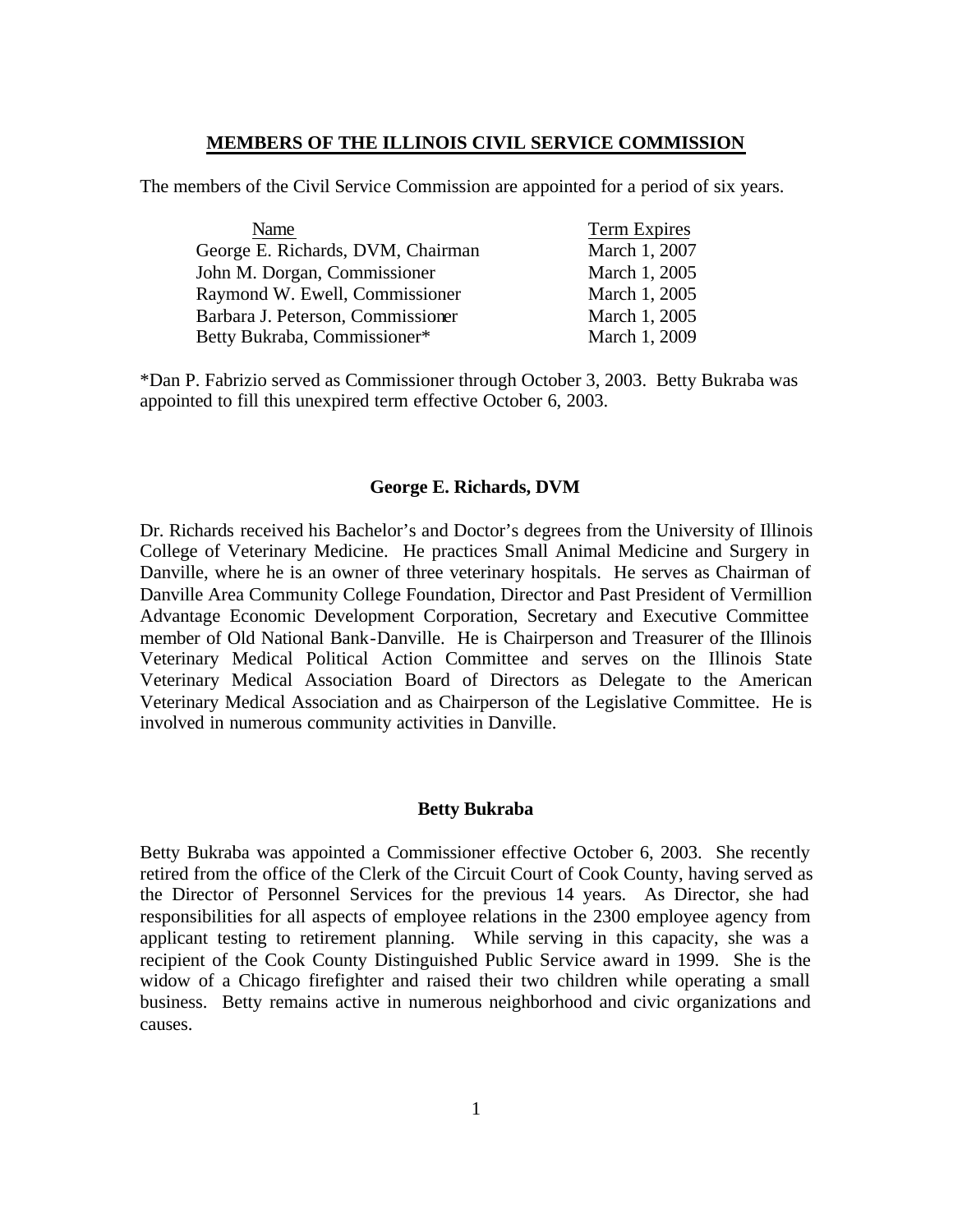### **John M. Dorgan**

John M. "Jack" Dorgan, who was born in Chicago, Illinois on September 21, 1959, earned a Bachelor of Arts degree in political science in 1981 from Loyola University of Chicago. From 1980 to 1987 he was a legislative aide to State Representative Roger P. McAuliffe. Mr. Dorgan then served from 1987 to 1991 as assistant director of governmental services/personnel in the Office of Governor. At the age of 31 he was the youngest member of Governor Edgar's cabinet and the youngest administrator of a state liquor control commission in the country, when he was appointed Executive Director of the Illinois Liquor Control Commission. From 1995 to 1997 he served as Deputy Chief of Staff in the Office of the Speaker, Illinois House of Representatives. Mr. Dorgan presently is a partner in the consulting firm of Dorgan/McPike and Associates.

### **Raymond W. Ewell**

Raymond W. Ewell was born on December 29, 1928 in Chicago, Illinois. He earned a Bachelor of Arts degree at the University of Illinois (1949), a Master's degree from the University of Illinois (1951), and a Juris Doctor degree from the University of Chicago (1954). He was a State Representative in the Illinois General Assembly for eight terms from 1967 to 1983, where he served as chairman of the Higher Education Committee, the Illinois Legislative Black Caucus, and the National Society of State Legislators (1969). He served in the United States Army from 1954 to 1955.

In addition to being an attorney at law for 46 years, Mr. Ewell has been a teacher in the Chicago public schools, a gas station operator, a partner in a brokerage firm, bond counsel for the Cook County Board of Commissioners (1992), and a lobbyist for the City of Chicago, the Chicago Teacher's Pension Fund, the Illinois Trial Lawyers Association, and Cook County. While in the legislature he served as minority spokesman on the Elections, Agriculture, Conservation, Registration and Regulation, and Executive Committees. He also served on the committees for County and Township, Higher Education, Primary and Secondary Education, Judiciary, Public Utilities, Human Resources, and Motor Vehicles.

Mr. Ewell served as senior advisor to United States Senator Carol Moseley Braun and to John H. Stroger, President of the Cook County Board. He is a member of the Fourth Ward Young Democrats, an independent precinct captain for the Seventeenth Ward, a Seventeenth Ward Regular Democratic organization supervisor and instructor, and campaign manager for State Representative Charles Morrow, III. He is president of the Perry Avenue Block Club, a member of the N.A.A.C.P., the Cook County Bar Association, the Southtown Y.M.C.A., the Urban League, P.U.S.H., Southtown Y.M.C.A. Businessmen's Association, and Director of St. Carthage Grooming School for Boys.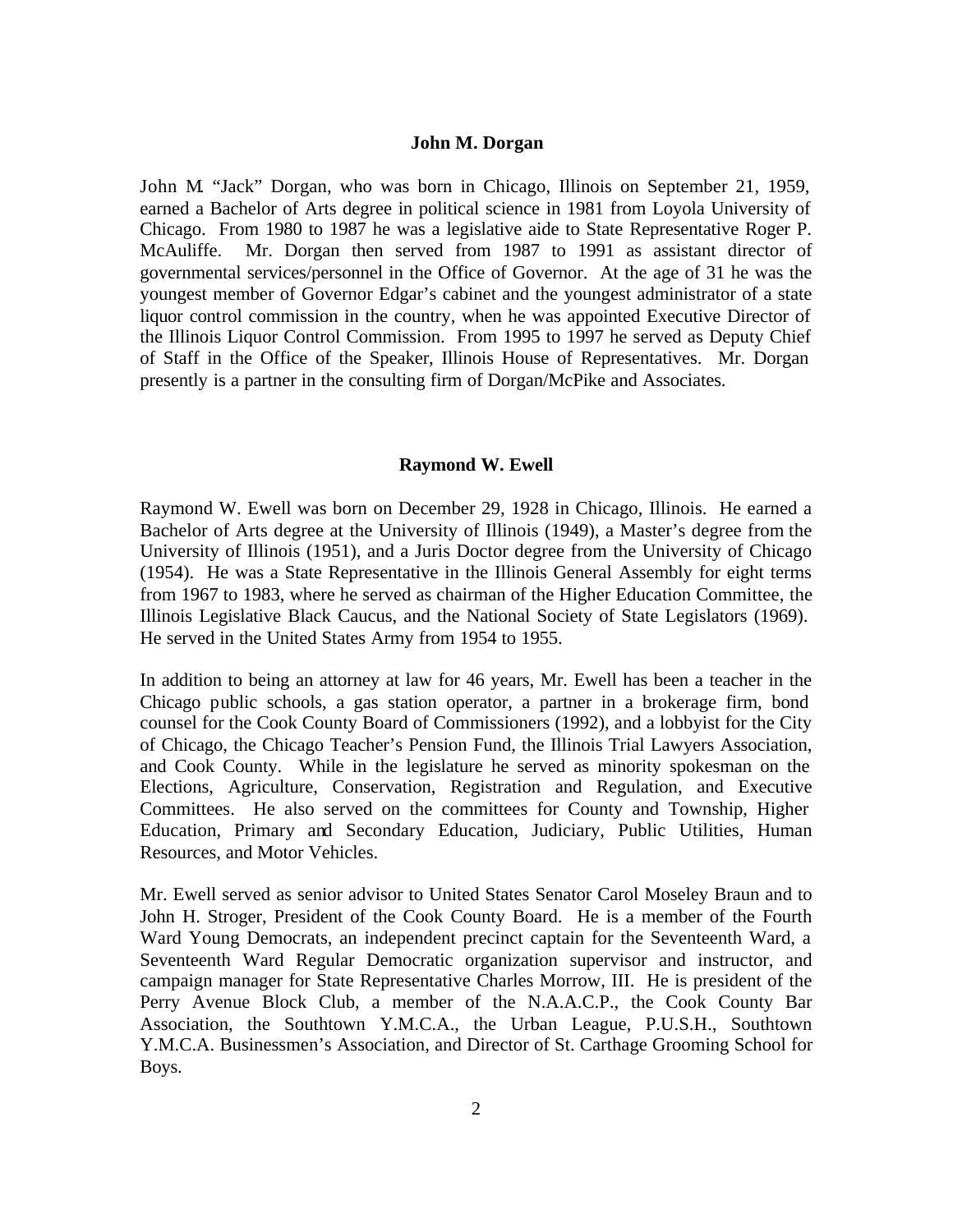### **Barbara J. Peterson**

Barbara J. "Bobbie" Peterson is in her first term as a Commissioner on the Illinois Civil Service Commission, a position to which she was appointed by Governor George Ryan.

Previously tapped by Governor Jim Edgar, she sat on the Governors State University Board of Trustees. There she chaired the Personnel Committee, which oversees collective bargaining contracts, faculty and civil service salaries and employee benefits. She also represented GSU on the State University Civil Service System and was the university's founding member trustee for the Monsignor Ignatius D. McDermott Endowed Scholarship.

Commissioner Peterson serves as the secretary of the Will/Kankakee Regional Development Authority. She also serves as secretary of the Will County Planning and Zoning Commission and has a leadership role in regional planning. Currently, that Commission is participating in the development of a comprehensive general plan for the six-county northeastern Illinois region.

A longtime community activist and volunteer, Commissioner Peterson is in her fourth term as the elected state central committeeman of the 11th Congressional District. She is also involved in numerous special political projects and public relations activities.

Bobbie Peterson is a longtime resident of Will County. With her husband Charles, Bobbie spent 35 years as owner of a union-shop mechanical piping company and is still engaged in agriculture. Born and educated in Chicago, she is a graduate of Gregg Business College. The Petersons have four sons and seven grandchildren.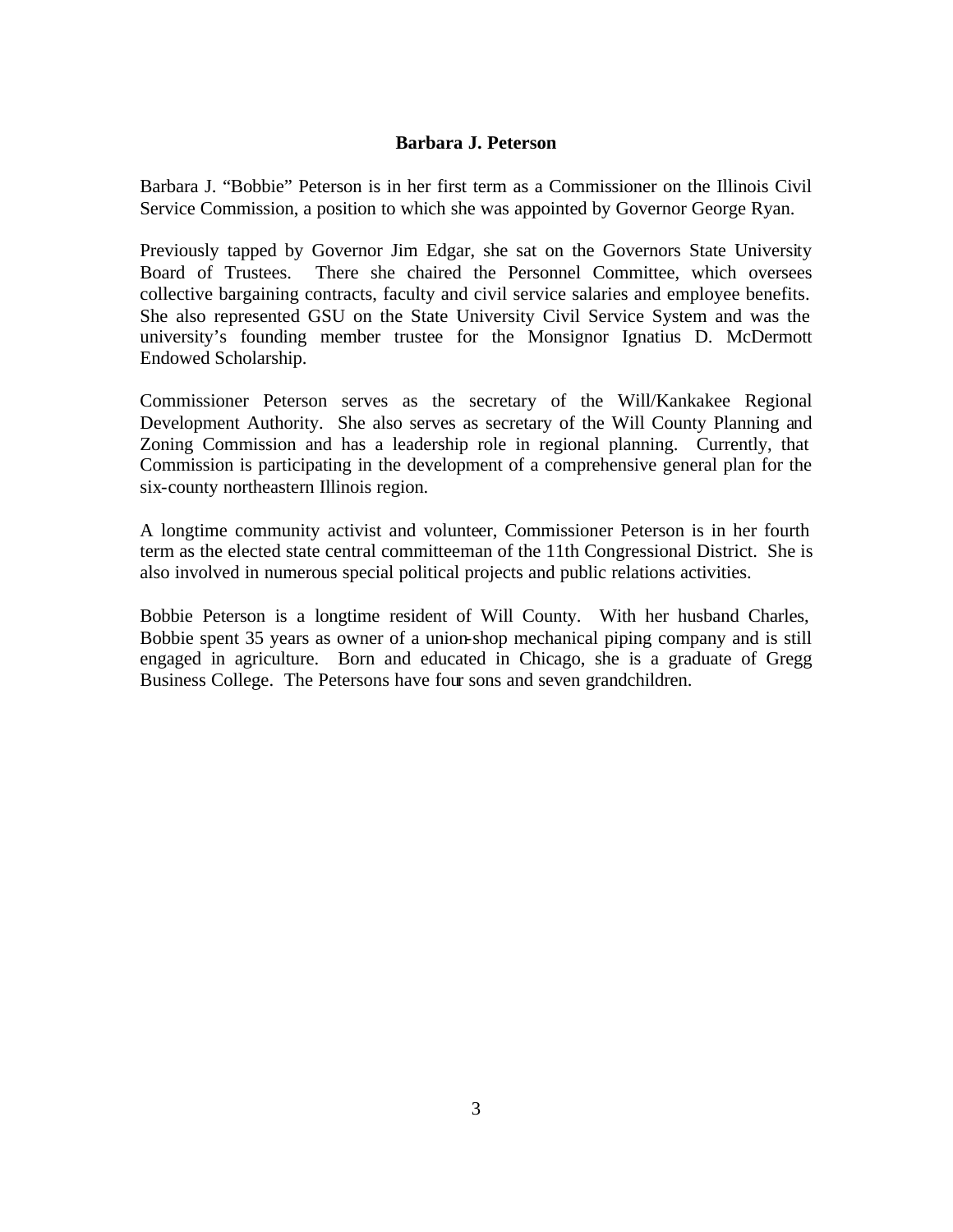### **PRELUDE**

The concept of Civil Service in Illinois State Government is not, nor should it be, static, obstructionistic, or unresponsive. In an era of accelerating social and technological change coupled with significant downward budgetary pressures, government must function efficiently and economically to respond to newly created needs and circumstances. Because of the ever-changing needs of state government as determined by the executive and legislative branches, the Civil Service Commission must demonstrate flexibility to allow government to meet its obligations to the citizens. This report will deal with the activities of the Civil Service Commission that took place in Fiscal Year 2003.

The objective of all agencies of the executive branch of government must be to provide the services desired by the citizens, as expressed by the Governor and the legislature, in the most effective and efficient manner possible. The Personnel Code exists to provide operating agencies with a system of personnel management that provides for the appointment, development and maintenance of the best workforce possible. This goal transcends the mechanics of the position classification, recruitment, selection, staff development, promotional programs, and other technical personnel operations which provide the means to reach the desired end.

A successful personnel system must also develop the attitudes, incentives, policies, and philosophies necessary to the development of an effective and dedicated work force while providing solutions to the problems that inevitably occur in the management of human capital. To accomplish this goal, the Personnel Code creates a partnership between the Department of Central Management Services, the operating agencies, and the Civil Service Commission to serve the agencies and employees of the state and, ultimately, to the benefit of its citizens.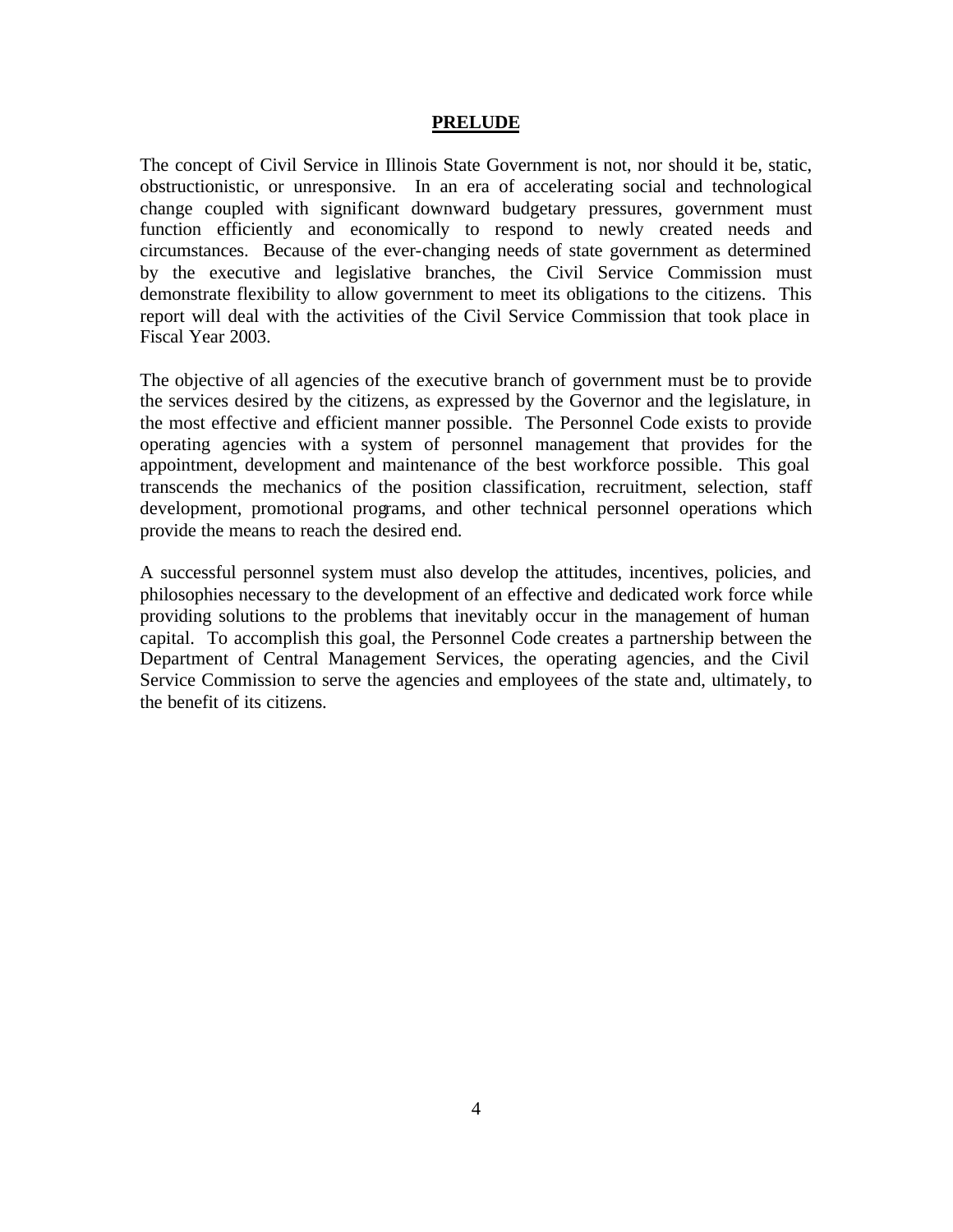### **DUTIES OF THE COMMISSION**

Guided by merit philosophy, the members of the Commission and its staff carry out the following statutory responsibilities:

- 1. The Commission has the authority to disapprove personnel rules or their amendments promulgated and submitted by the Director of Central Management Services.
- 2. To approve the classification plan submitted by the Director of Central Management Services, and approve proposals for new or amended class specifications and for the abolition of existing classes under the classification plan.
- 3. Upon recommendation of the Director of Central Management Services, the Commission approves the exemption from Jurisdiction B of those positions which, in its judgment, bear principal administrative responsibility for the determination or implementation of policy.
- 4. Upon identification of instances of noncompliance, the Commission is responsible for ensuring the enforcement of the Personnel Code and Rules through the issuance of directives for compliance. In ensuring compliance with the Personnel Code and Rules, the Commission is authorized to conduct an audit program of personnel activities, actions, and programs.
- 5. For certified employees who are discharged, suspended for more than 30 days in a twelve-month period, or demoted, the Commission hears and determines the written charges and renders decisions which are binding upon the employing agency.
- 6. The Commission hears appeals by certified employees who are involuntarily transferred from one geographical area to another, or who question the allocation of their position under the classification plan.
- 7. The Commission hears or conducts an investigation of layoff appeals by certified employees where the basis of the appeal is that provisions of the Personnel Code or Rules have been violated.

During Fiscal Year 2003 the Commission was active in these areas as the following detailed report indicates.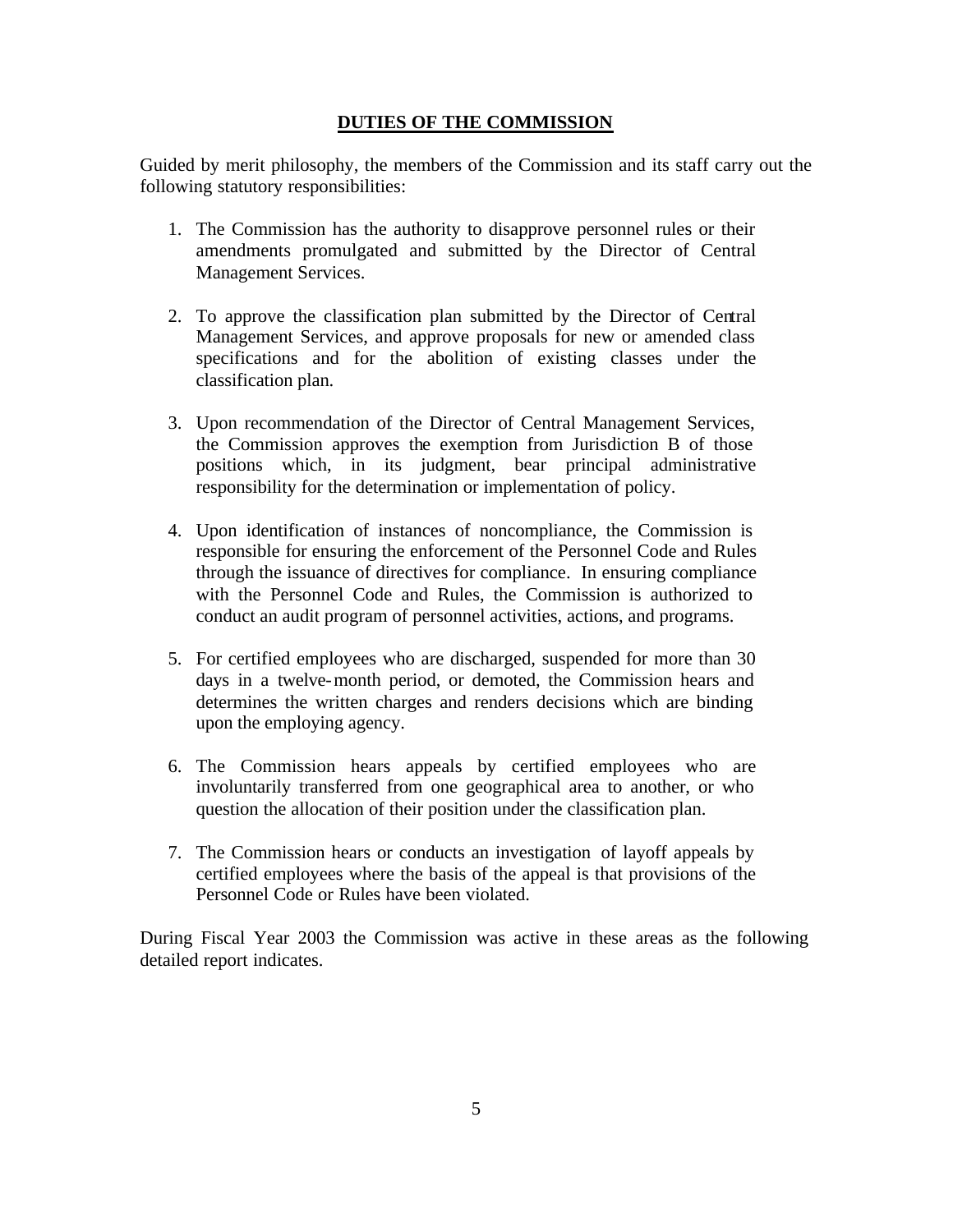### **(1) REVIEW OF PERSONNEL RULES AND LEGISLATION**

The drafters of the Personnel Code envisioned broad enabling statutes giving the Director of Central Management Services extensive discretion to implement the broad provisions of the Code through the promulgation of rules. As a check and balance to this power, the Director is to submit proposed rules and/or amendments to the Commission, and the Commission has the authority to disapprove them.

To ensure the Personnel Rules promulgated by the Department of Central Management Services accurately implement the authority outlined in the Personnel Code, and to assure the Code continues to adhere to the principles of merit employment, the Civil Service Commission monitors legislative action for changes to the Personnel Code.

## **(2) CLASS SPECIFICATIONS**

A sound system of position classification is essential to carrying out the objectives of a merit personnel system. The classification plan establishes the basis for ensuring that employees performing work of the same nature, level of difficulty and complexity are paid within the same salary range, dependent on length of service and excellence of performance. The specifications further set forth the legal requirements for selection of those who desire to enter State service and the promotion of present employees who seek advancement within the career system. So that the personnel decisions can be based upon the factual basis of existing assignments, the position classification system identifies the duties performed and responsibilities assigned by individual employees. The Commission has the responsibility of approving all amendments to the classification plan, including the class specifications.

During Fiscal Year 2003 the Commission reviewed and acted on 152 amendments to the classification plan. Because of their cooperative working relationship, the staffs of the Commission and the Department of Central Management Services resolved all problems identified in the amendments submitted. Consequently, all issues which could have resulted in a recommendation for the Commission's disapproval were resolved.

| New Classes | <b>Revised Classes</b> | <b>Abolished Classes</b> |
|-------------|------------------------|--------------------------|
| Approved    | Approved               | Approved                 |
|             |                        |                          |
| 12          | 127                    | 13                       |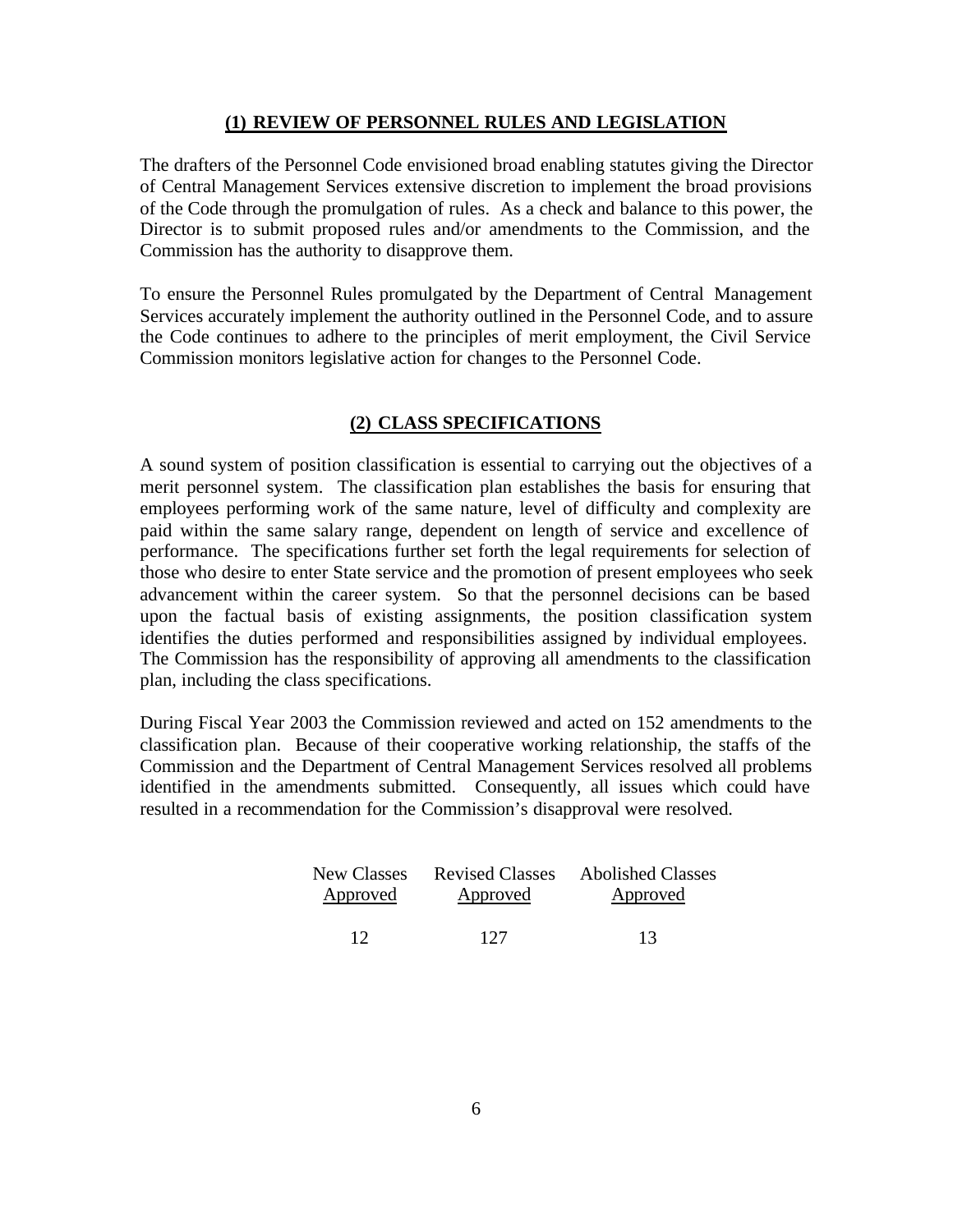### **(3) EXEMPTIONS OF POSITIONS BEARING PRINCIPAL ADMINISTRATIVE RESPONSIBILITY FOR POLICY**

A long-standing significant issue in merit systems is the determination of those positions which should be subject to appointment and dismissal at the discretion of the administration. In the Personnel Code, the legislature specifically provided for most major exemptions, such as those of all positions in the legislative and judicial branches, of directors and assistant directors of executive agencies, and of members of boards and commissions. In positions below the director, assistant director, board or commission level, the legislature chose to grant the Director of Central Management Services and the Civil Service Commission joint authority to exempt positions from the Personnel Code. Under this provision, agencies request and the Director of Central Management Services issues a recommendation as to whether positions that bear principal administrative responsibility for the determination of policy or principal responsibility for the implementation of policy should be exempted. This recommendation is then submitted to the Civil Service Commission for approval. The impact upon the merit system of decisions made with respect to the exemption of positions from the provisions of the Personnel Code is obvious.

In carrying out this function, the Commission not only acts to approve exemptions recommended by the Director, but monitors all positions which have been approved for exemption to ensure that they are used as presented at the time of approval. Amendments to these positions are evaluated to ensure that only positions that continue to qualify for exemption remain exempt. The Commission granted exemption to 95 positions and rescinded the exemptions of 13 positions in Fiscal Year 2003. Set forth on the following page is a listing of the number of exemptions for each agency. A breakdown of the Commission's actions for Fiscal Year 2003 follows on the succeeding pages.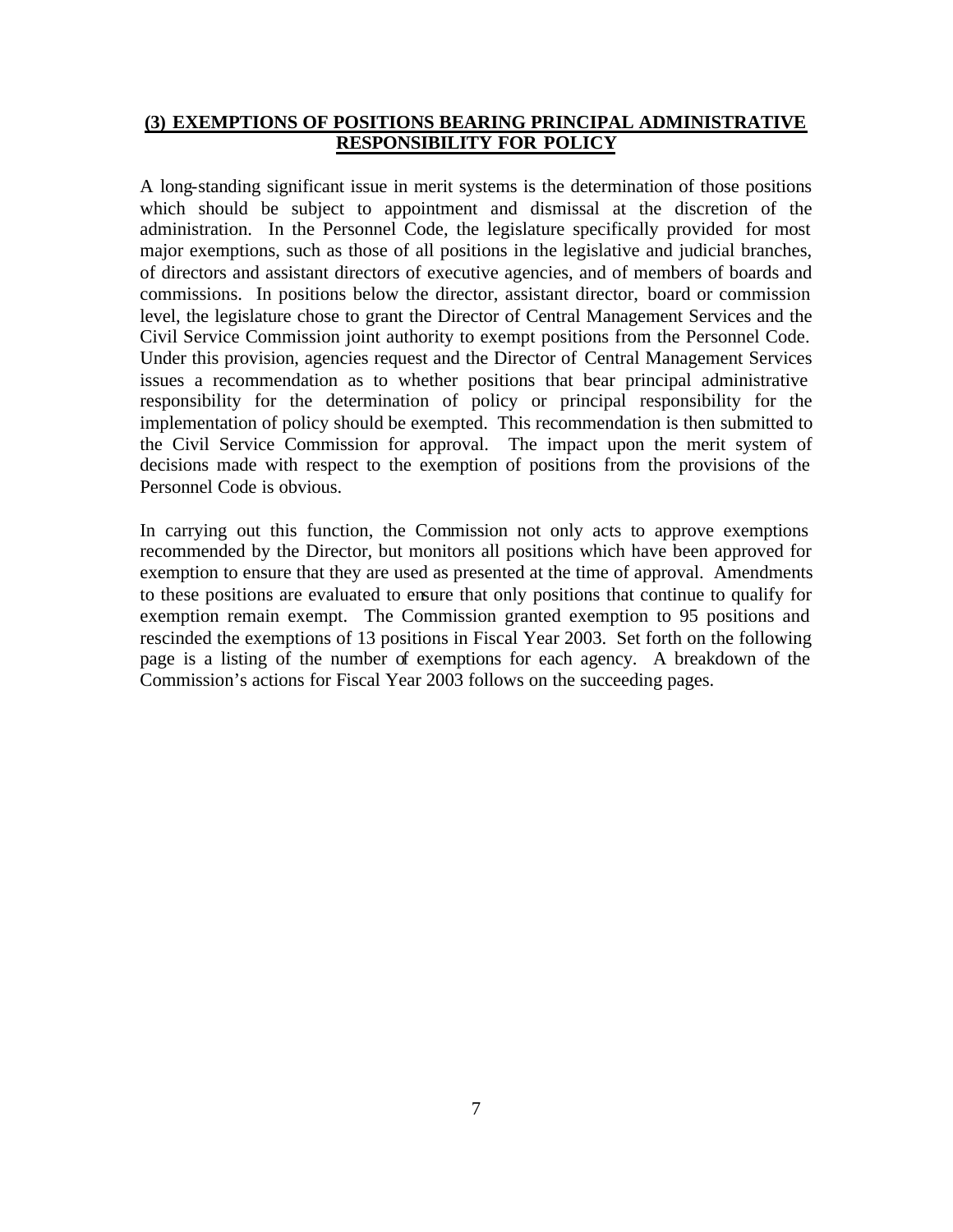# **REPORT ON EXEMPT POSITIONS**

|                                        | Total  |           |
|----------------------------------------|--------|-----------|
|                                        | Exempt | Number of |
|                                        |        |           |
|                                        |        |           |
|                                        |        |           |
|                                        |        |           |
|                                        |        |           |
| Central Management Services  1,189  29 |        |           |
|                                        |        |           |
|                                        |        |           |
|                                        |        |           |
|                                        |        |           |
|                                        |        |           |
|                                        |        |           |
|                                        |        |           |
|                                        |        |           |
|                                        |        |           |
|                                        |        |           |
|                                        |        |           |
|                                        |        |           |
|                                        |        |           |
|                                        |        |           |
|                                        |        |           |
|                                        |        |           |
|                                        |        |           |
|                                        |        |           |
|                                        |        |           |
|                                        |        |           |
|                                        |        |           |
|                                        |        |           |
|                                        |        |           |
|                                        |        |           |
|                                        |        |           |
|                                        |        |           |
|                                        |        |           |
|                                        |        |           |
|                                        |        |           |
|                                        |        |           |
|                                        |        |           |
|                                        |        |           |
|                                        |        |           |
|                                        |        |           |
|                                        |        |           |
|                                        |        |           |
|                                        |        |           |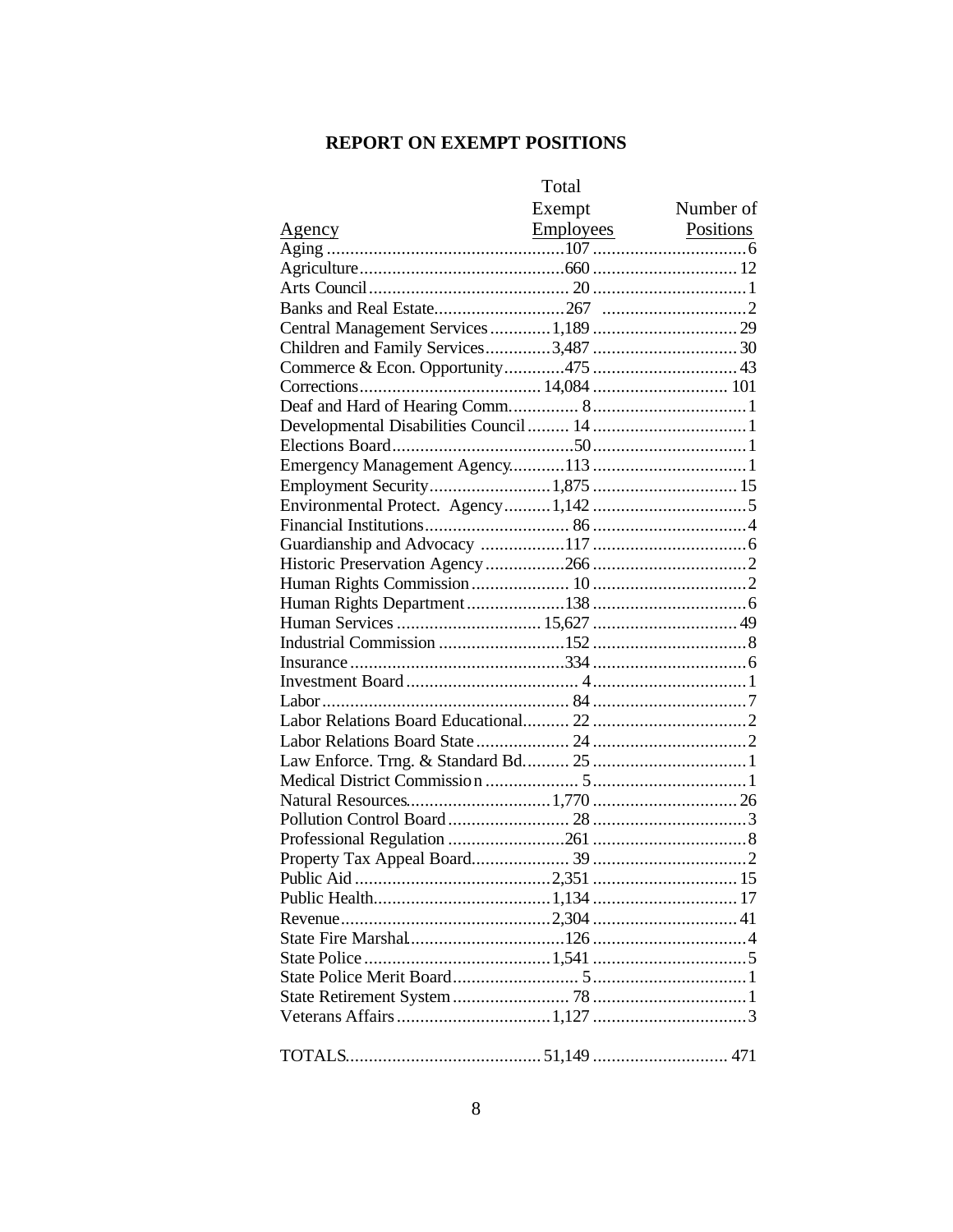# **EXEMPTIONS ACTED UPON DURING FY 2003**

| Aging                                       | SPSA $(4/17)$ granted                                                                                                                                                                              |
|---------------------------------------------|----------------------------------------------------------------------------------------------------------------------------------------------------------------------------------------------------|
| <b>Agriculture</b>                          | AAII $(11/21)$ exemption rescinded<br>SPSA (3/20) granted<br>SPSA (4/17) granted<br>SPSA (6/19) granted (2 positions)                                                                              |
| <b>Banks &amp; Real Estate</b>              | SPSA (11/21) exemption rescinded (3 positions)                                                                                                                                                     |
| <b>Central Management Systems</b>           | SPSA (8/22) exemption rescinded<br>SPSA (4/17) granted (8 positions)<br>SPSA (5/15) granted (9 positions)<br>SPSA (6/19) granted (5 positions)                                                     |
| <b>Children &amp; Family Services</b>       | SPSA $(5/15)$ granted                                                                                                                                                                              |
| <b>Commerce &amp; Economic Opportunity</b>  | SPSA (11/21) exemption rescinded (2 positions)<br>SPSA (4/17) granted (3 positions)<br>PSA (5/15) granted (2 positions)<br>SPSA (5/15) granted (17 positions)<br>SPSA (6/19) granted (2 positions) |
| <b>Corrections</b>                          | SPSA (8/22) granted (2 positions)<br>PSA (3/20) granted<br>SPSA (4/18) granted<br>SPSA (6/19) granted                                                                                              |
| <b>Employment Security</b>                  | SPSA $(6/19)$ granted $(5$ positions)                                                                                                                                                              |
| <b>Environmental Protection Agency</b>      | SPSA $(5/15)$ granted                                                                                                                                                                              |
| <b>Financial Institutions</b>               | $SPSA$ (11/21) exemption rescinded                                                                                                                                                                 |
| <b>Human Rights Department</b>              | $SPSA$ (11/21) exemption rescinded<br>SPSA (6/19) granted (2 positions)                                                                                                                            |
| <b>Human Services</b>                       | SPSA (3/20) granted<br>SPSA (6/19) granted (9 positions)                                                                                                                                           |
| <b>Illinois Emergency Management Agency</b> | SPSA $(4/18)$ granted                                                                                                                                                                              |
| <b>Insurance</b>                            | SPSA (4/18) granted<br>AAII (5/15) granted                                                                                                                                                         |
| <b>Liquor Control Commission</b>            | SPSA (12/19) exemption rescinded                                                                                                                                                                   |
| <b>Military Affairs</b>                     | SPSA $(6/19)$ granted                                                                                                                                                                              |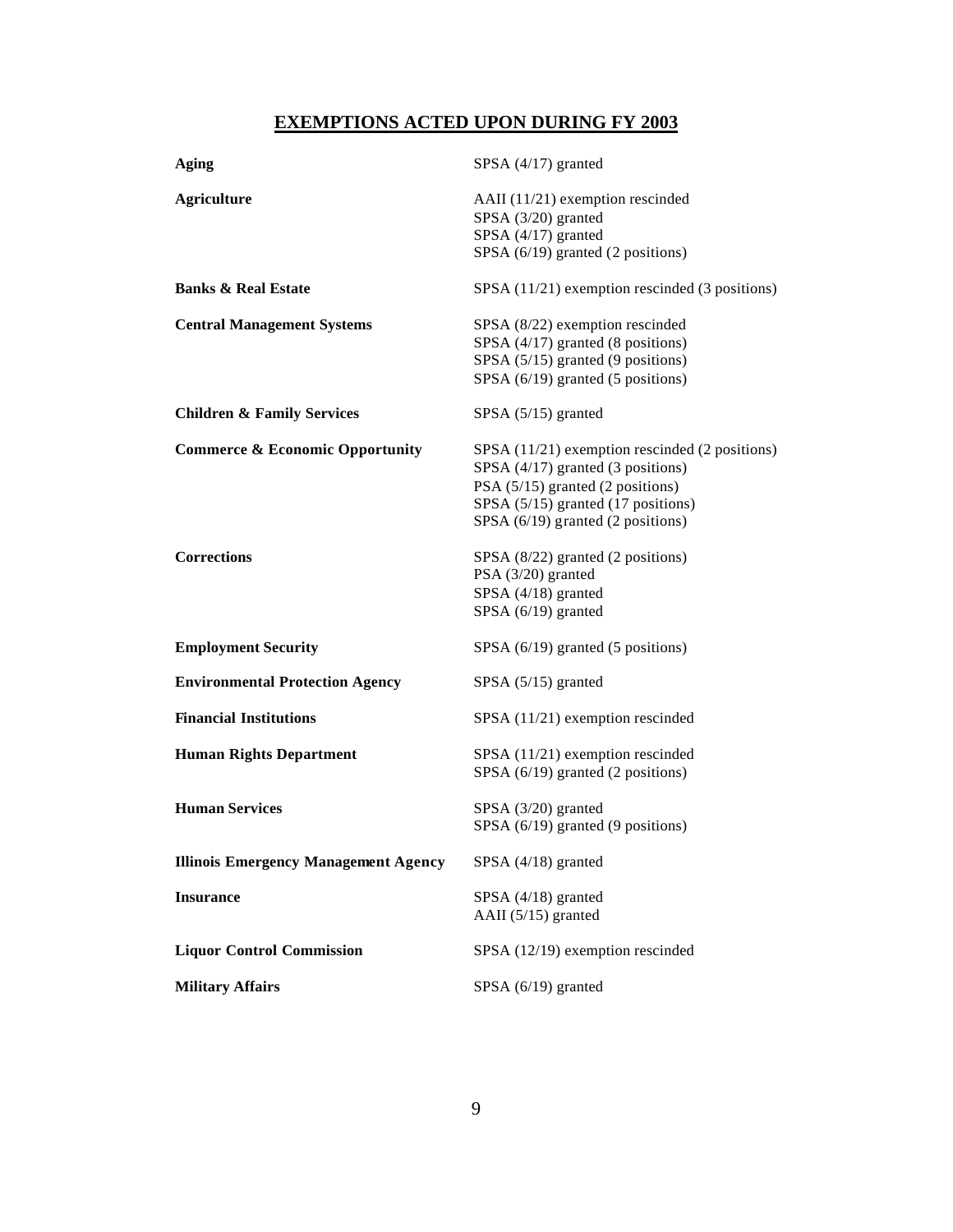| <b>Natural Resources</b>       | SPSA $(4/17)$ granted<br>PSA (5/15) granted<br>SPSA (5/15) granted<br>PSA $(6/19)$ granted               |
|--------------------------------|----------------------------------------------------------------------------------------------------------|
| <b>Professional Regulation</b> | $PSA (10/17)$ granted (2 positions)<br>$PSA(11/21)$ granted<br>SPSA (12/19) exemption rescinded          |
| <b>Public Aid</b>              | SPSA (9/19) exemption rescinded<br>SPSA $(4/17)$ granted                                                 |
| <b>Public Health</b>           | SPSA $(5/15)$ granted<br>SPSA $(6/19)$ granted                                                           |
| Revenue                        | $SPSA$ (11/21) exemption rescinded<br>SPSA (4/18) granted<br>SPSA $(5/15)$ granted<br>AAI (6/19) granted |
| <b>State Fire Marshal</b>      | $PSA (3/20)$ granted                                                                                     |
| <b>State Police</b>            | $SPSA$ (1/16) granted                                                                                    |
| Veterans' Affairs              | SPSA $(6/19)$ granted                                                                                    |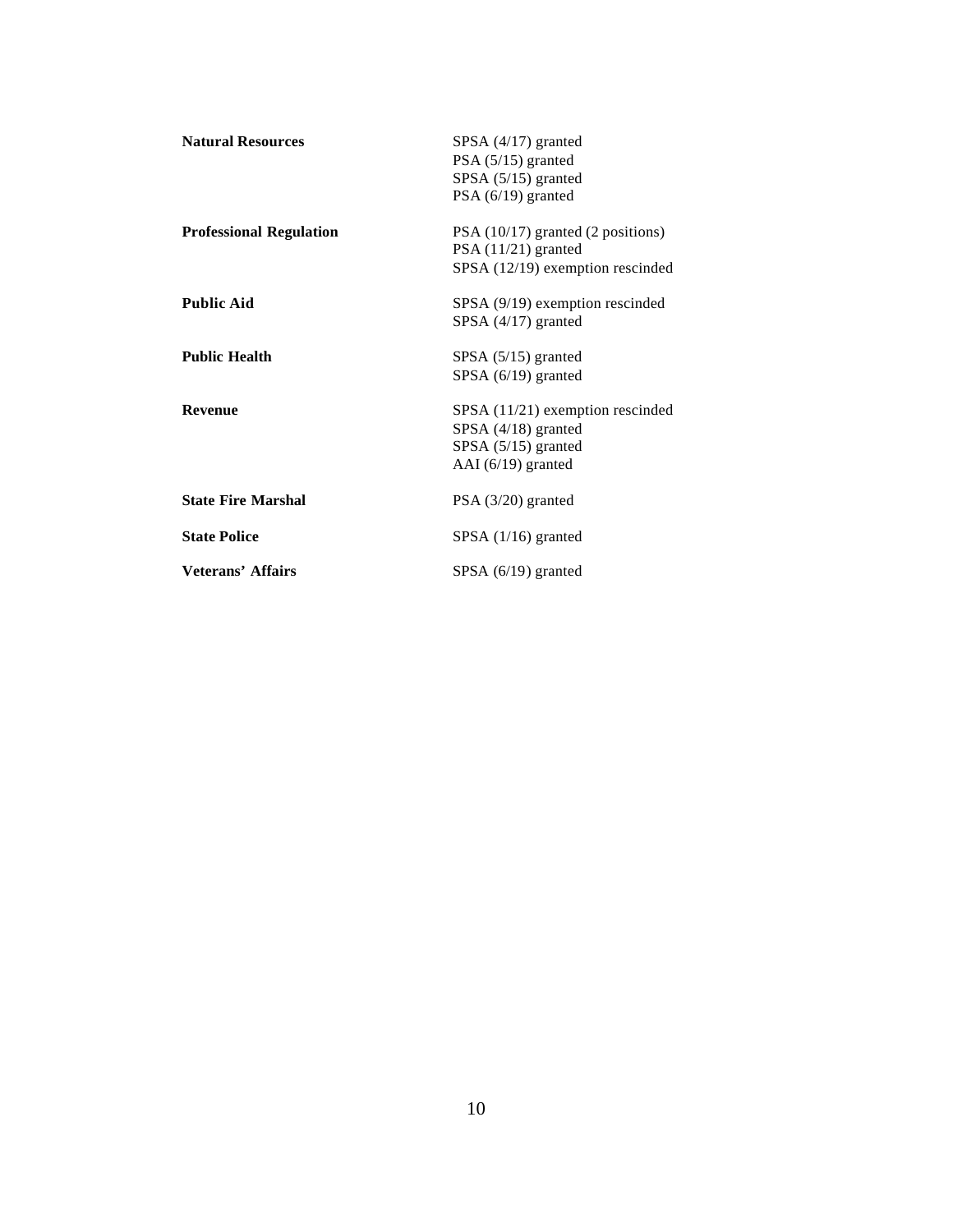### **(4) RULE VIOLATION AND COMPLIANCE ACTIVITY**

A merit system can only be as effective as the people who administer it will permit. Recognizing that pressures exist to circumvent the merit system and to provide a bulwark against the erosion of merit system standards, the legislature placed in the Civil Service Commission the responsibility for determining whether personnel activities are carried out in compliance with the Personnel Code and Personnel Rules along with the authority to direct compliance where it finds violations. In carrying out this mandate, the Commission has utilized two basic approaches.

First, it investigates all allegations of noncompliance furnished to the Commission or brought to the attention of its staff to determine whether there was a violation of the statute and/or its implementing rules. There were 5 appeals of Personnel Code and/or Rule violations in Fiscal Year 2003. Where the Commission finds a possible violation, it works with the Department of Central Management Services and the agencies involved to effect compliance. Where compliance is not an issue, the Commission assists employees with complaints by referring them to other resources available to them.

Second, the Commission staff conducts reviews and audits of personnel activities as carried out by the Department of Central Management Services and the operating agencies. The Commission has long interpreted its legislative grant of authority as requiring the Commission to take the initiative in determining compliance and not simply to investigate those matters reported to it. It has long been the practice of the Commission to audit compliance activities with the resources remaining after it completes its other statutory responsibilities, including hearing employee allocation and discharge appeals, investigating layoff appeals, and reviewing proposals made by the Director of Central Management Services for amendments in the Classification Plan or for exemption of policy-making positions.

The audit program examines several areas of agency personnel operations, including:

- Assignment of positions to classes (including position descriptions).
- Payment of employees at rates authorized in the Pay Plan, as approved by the Department of Central Management Services.
- Administration of exempt appointments as approved by the Commission in accordance with Section 4d(3) of the Personnel Code.
- Employment and separation procedures, including the use of eligible lists and the certification of employees.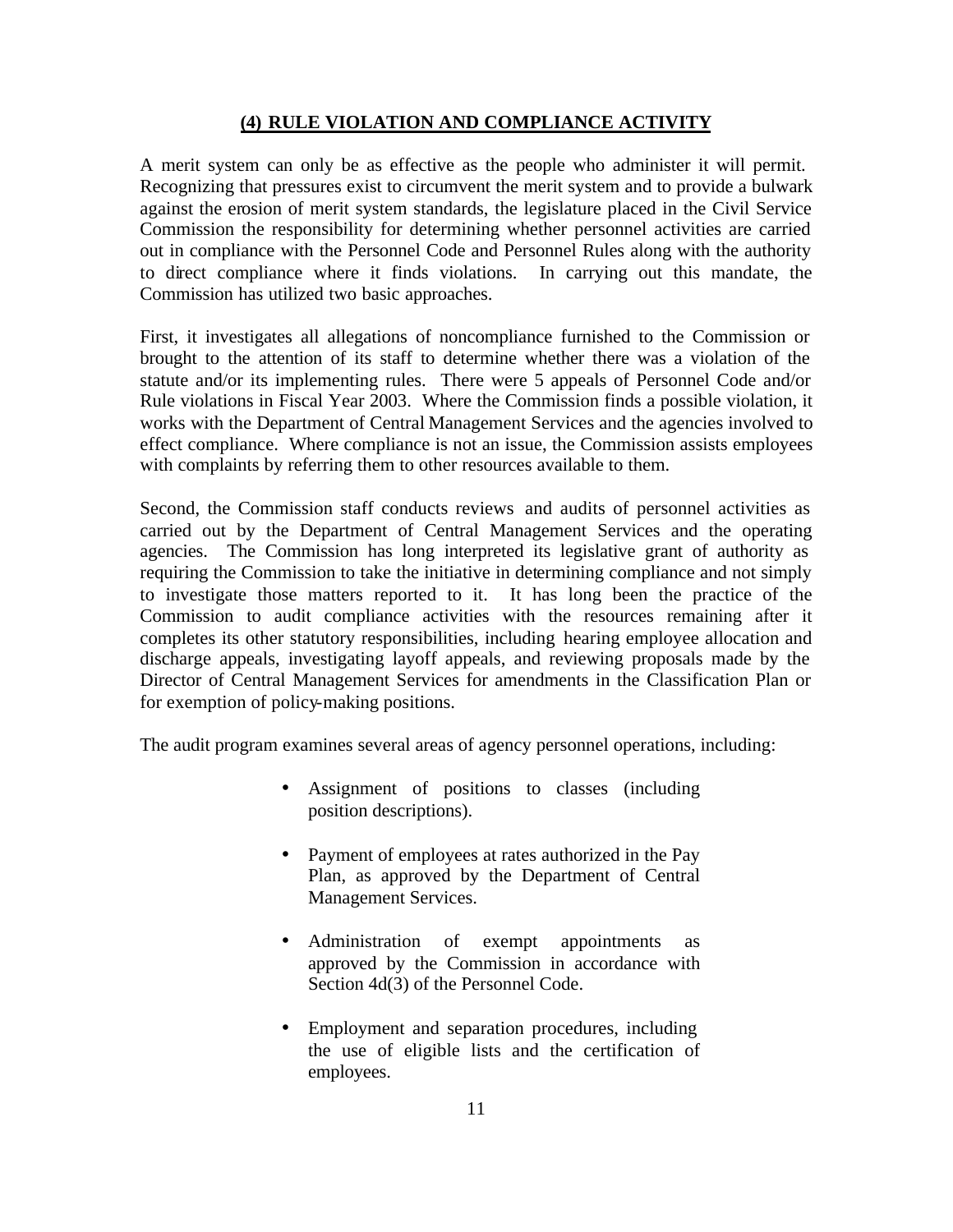- Evaluation of personnel administration programs, including affirmative action, veterans' preference, and disabled employment and advancement opportunities.
- Review of personal service contracts in relation to providing staff through appointments under the Personnel Code.

Additionally, the audit explores areas of innovation or approaches in personnel programs which can be shared with other operating agencies for the benefit of all involved in the state personnel function.

During Fiscal Year 2003 the following audit was approved by the Commission.

| Agency                   | <b>Commission Approval</b> |  |  |  |
|--------------------------|----------------------------|--|--|--|
| Department of Public Aid | September, 2002            |  |  |  |

The effects of the early retirement incentive and reduced Commission resources in the last half of Fiscal Year 2003 hindered its capability to continue the agency audit program.

The Personnel Code also provides for appointments to State service in accordance with the principle of merit and fitness which is determined by the use of examination methods in areas of education, experience, cultural knowledge, capacity, knowledge, manual skill, linguistic ability, character, physical fitness, and psychological fitness. There are occasions, however, where examinations are not feasible and in order to provide flexibility the Code provides for three types of appointments which can be made without formal competitive examination. These are emergency, temporary, and provisional appointments, all of which are limited by the Code.

Emergency appointments may not exceed 60 days, may be made without regard to eligible lists, and may not be renewed. Temporary appointments apply to positions temporary or seasonal in nature. They may be taken from eligible lists if practicable but may not be made for more than six months out of any twelve-month period.

Provisional appointments are made when no appropriate eligible list is available. No position may be filled by provisional appointment for more than six months out of any twelve-month period.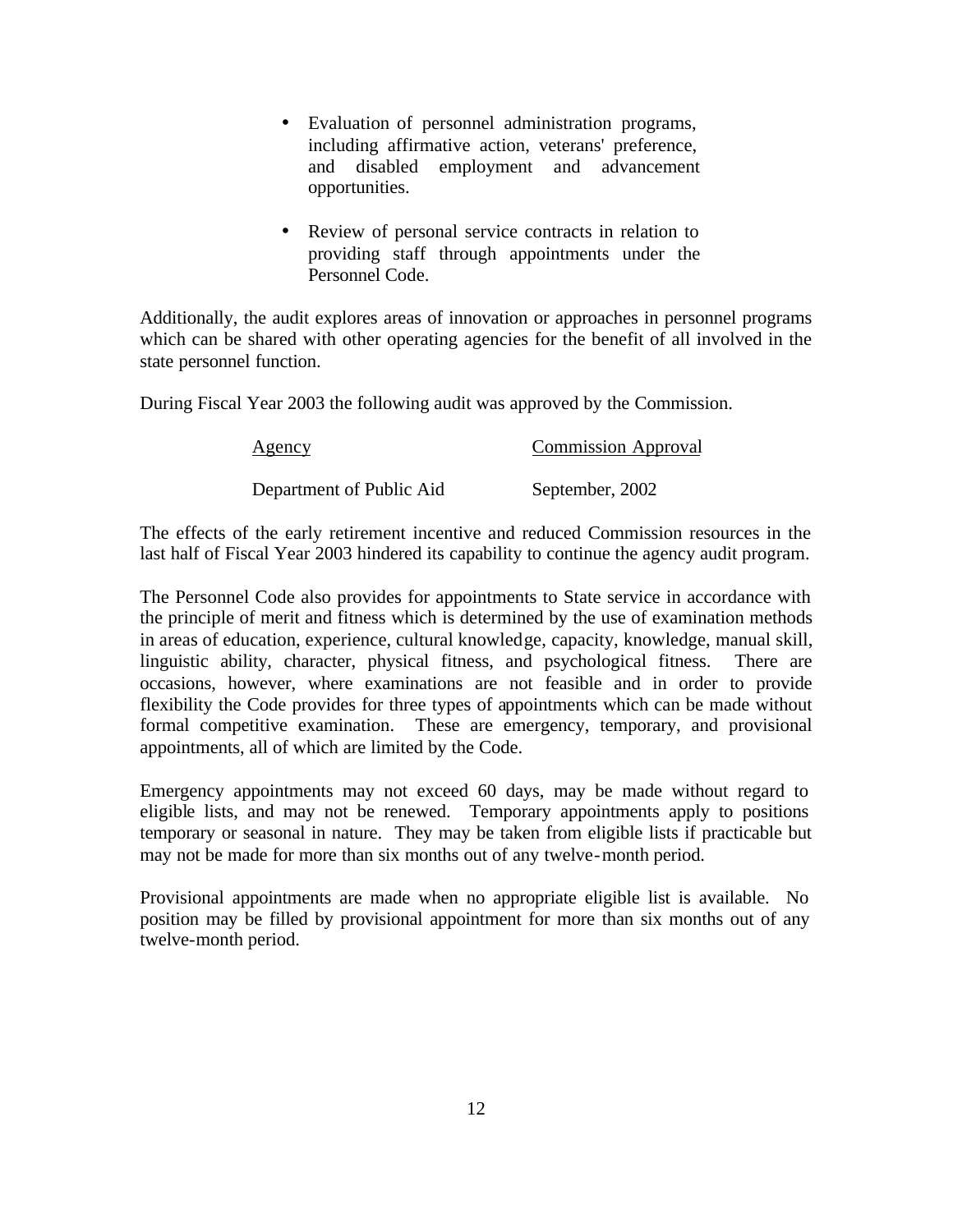The following are the numbers of consecutive non-merit appointments reported to the Commission in the monthly agendas. The agendas provide the number by agency and individual.

| July      | $-75*$ | January  | $\overline{\phantom{0}}$ | 72 |
|-----------|--------|----------|--------------------------|----|
| August    | 76     | February |                          | 64 |
| September | 70     | March    |                          | 54 |
| October   | 63     | April    |                          | 47 |
| November  | 58     | May      |                          | 23 |
| December  | 56     | June     |                          | 45 |

The incumbents have been appointedment to temporary appointments for more than six months in a twelve-month period or have received a number of non-merit appointments. Although these appointments are not in violation of the Personnel Code and Rules, they are reported for the information of the members of the Commission for purposes of monitoring. The agency with the largest number of appointments is Department of Natural Resources.

\*The numbers do not necessarily stand for new appointments, but can be the same appointment from the previous month.

# **(5) APPEALS FROM DISCHARGE, SUSPENSION OVER 30 DAYS IN A TWELVE-MONTH PERIOD, AND DEMOTION**

The Civil Service Commission is responsible for conducting hearings on appeals of discharge and suspensions totaling more than 30 days in any twelve-month period, and geographical transfers. The Commission has the power to administer oaths, subpoena witnesses, and compel the production of books and papers in accordance therewith.

When an employee receives a written notice of discharge, they may appeal the action to the Commission. The Commission must receive the request for a hearing within 15 days after service of the written notice of discharge. The Commission then schedules a hearing within 30 days after receiving the appeal. At the hearing, the employee has a right to counsel and may question the witnesses who testify against him under oath. The burden of proof is upon the agency to prove that cause for discharge of the employee exists.

In Fiscal Year 2003 the Commission rendered decisions in 14 discharge appeals. The Commission sustained 5 discharges. In 6 appeals the Commission imposed a suspension instead of discharge, and in 3 appeals the employee was returned to work with no penalty. There were no appeals of suspensions over thirty days in a twelve month period.

The Commission is also responsible for hearing appeals of employees who have been demoted in their positions. Although this is not an extremely active area, it is important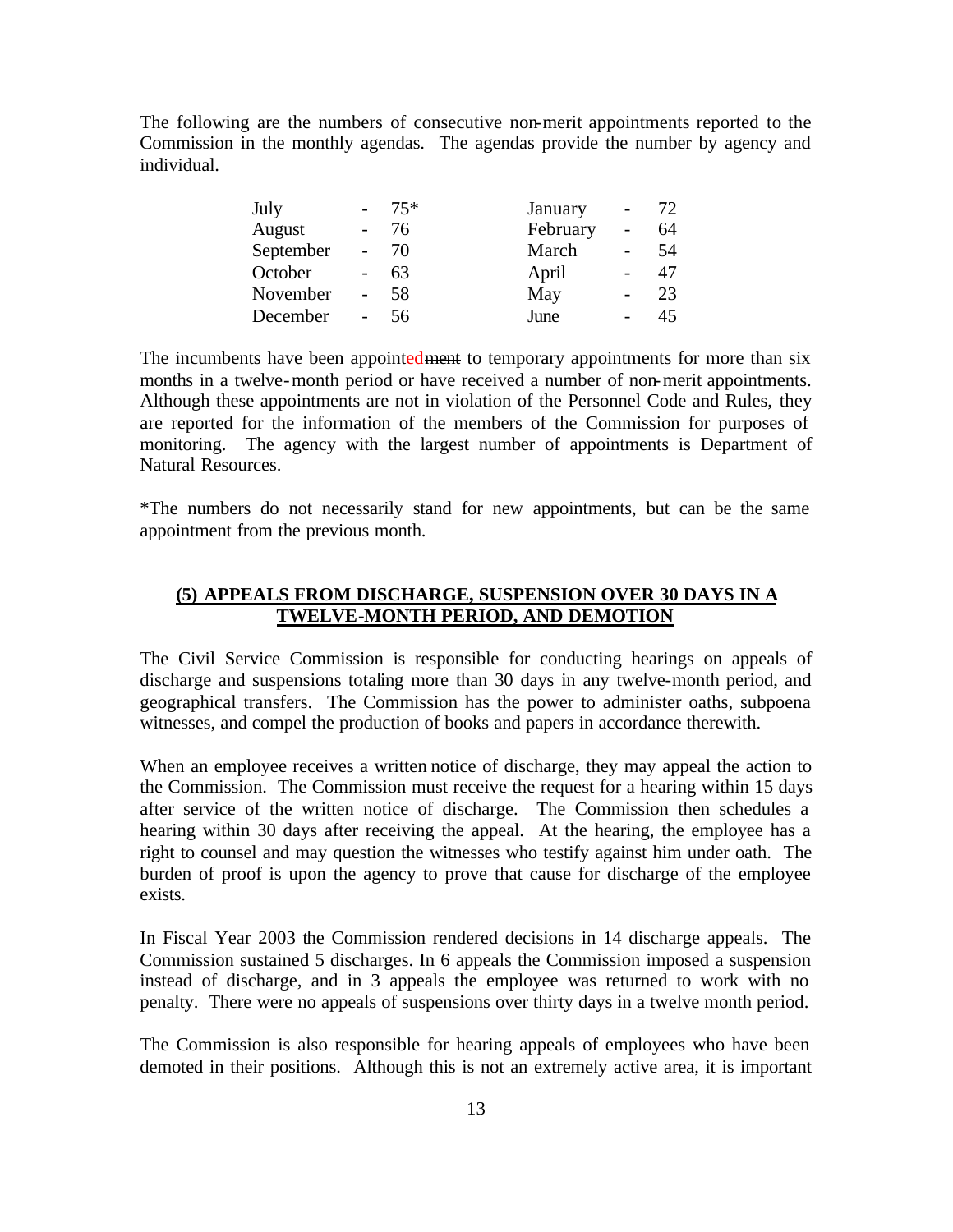that employees have a right to appeal if they believe they have been unjustly demoted in their position. The Commission did not decide any demotion appeals during Fiscal Year 2003.

### **(6) APPEALS OF GEOGRAPHICAL TRANSFER AND ALLOCATION**

Employees who are involuntarily transferred from one geographical area of the state to another may appeal such transfers with the Commission. The Commission did not decide any geographical transfer appeals in Fiscal Year 2003.

The Commission is also responsible for hearing employee appeals from decisions of the Director of the Department of Central Management Services where an employee believes that their position is misclassified. In allocation appeals, the burden is on the employee to prove the Director of Central Management Services has not properly classified their position. In Fiscal Year 2003, the Commission did not decide any allocation appeals.

### **(7) APPEALS OF LAYOFF**

The Personnel Rules allow the layoff of certified employees due to lack of funds, material change in duties or organization, or lack of work or the abolition of a position for any of these reasons. Employees who feel that they have been laid off in violation of the Personnel Code or Rules may, within 15 days of the effective date of layoff, file a written appeal with the Civil Service Commission.

The Civil Service Commission is authorized to investigate the allegations made by the employee in the layoff appeal and may conduct a hearing if it is determined that issues of fact or law remain unresolved. When the investigation is complete, a preliminary decision is issued by staff and submitted to the employee and agency. If adopted by the Commission, the decision becomes a final administrative decision.

The Commission issued four decisions on layoff appeals in Fiscal Year 2003.

### **GRIEVANCE COMMITTEE**

The Director of Central Management Services is required to appoint a grievance committee to hear step 4 grievances comprising two employees of Central Management Services and one Commission employee with experience and knowledge in personnel administration and employee relations. The Director is allowed to substitute another agency employee in the absence of a Commission employee. The Commission staff did not participate in any grievance committee meetings in Fiscal Year 2003.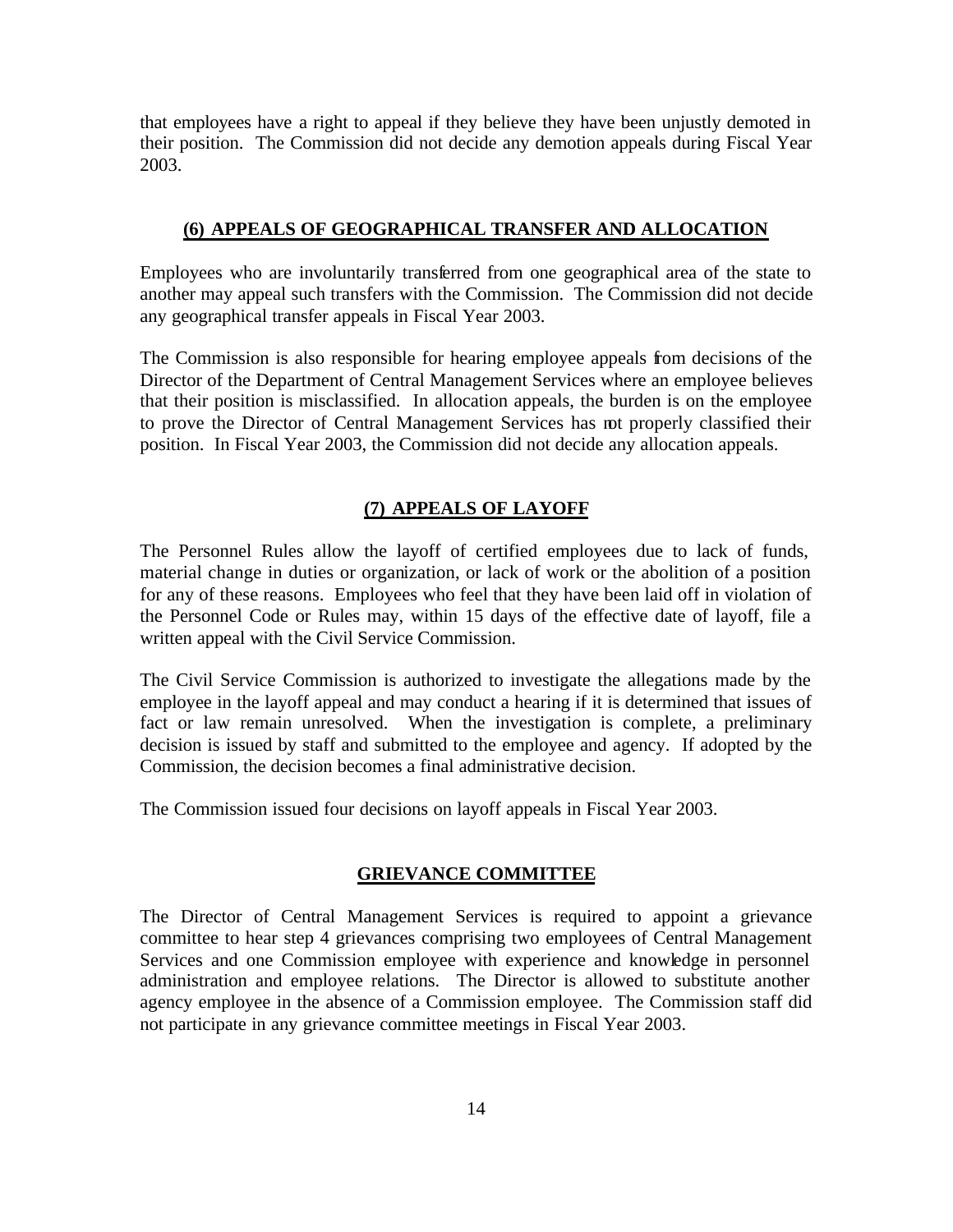### **TRAINING**

In order to properly administer the State's merit system, agency administrators must have knowledge and expertise in all areas of personnel. Often the most intimidating and frustrating aspect of personnel lies in the area of dealing with problem employees. It is the Commission's belief that while regrettable, discipline up to and including discharge is a necessary component of a good personnel system. The Commission, in an effort to make administrators aware of the requirements of successfully dealing with the disciplinary process, has offered to agencies a course in this area given by one of its staff members. Due to the effects of the early retirement incentive, the course was not offered this fiscal year. In addition, Commission staff is available to employees and agency administrators to respond to a variety of procedural inquiries regarding the operation of the Commission.

### **OTHER DUTIES - CHAIRMAN'S EX OFFICIO POSITION**

The Chairman of the Commission is an ex officio member of the Interagency Committee on Employees with Disabilities. This Committee provides a forum for the diverse issues and concerns of the more than 2,700 persons with disabilities employed by executive agencies of the State of Illinois. This Committee, which operates with no budget and no paid staff, relies on the technical and financial support of its members and their respective agencies.

### **COURT REVIEW**

All final administrative decisions of the Commission are subject to judicial review brought either by the employee or the employing agency. In Fiscal Year 2003 six decisions were appealed to the Circuit Court under the Administrative Review Act.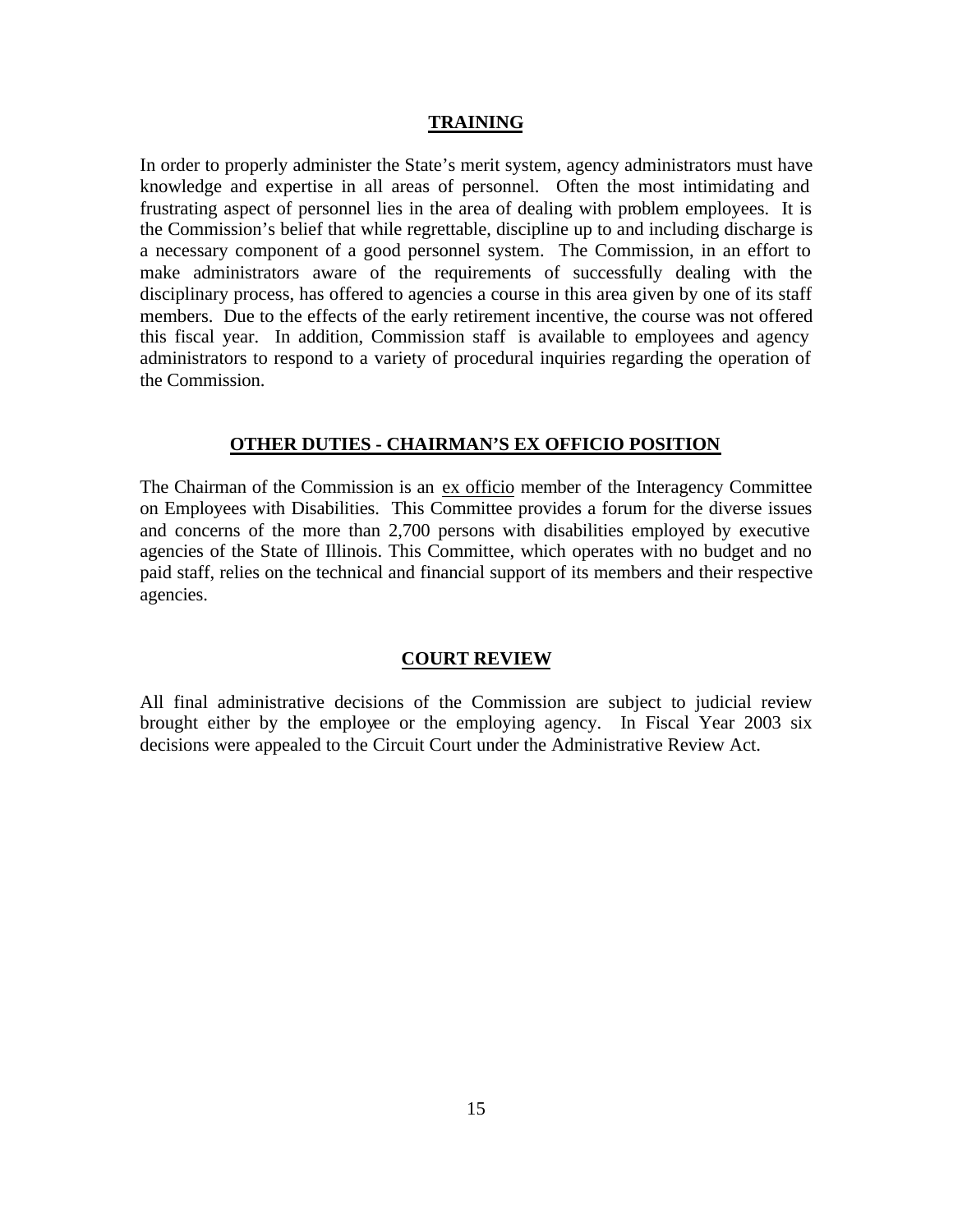# **TECHNICAL ACTIONS BY THE COMMISSION**

|                                   | FY 00    | FY 01          | FY 02          | FY 03          |
|-----------------------------------|----------|----------------|----------------|----------------|
| <b>Class Specifications</b>       |          |                |                |                |
| New Classes Approved              | 20       | 22             | 5              | 12             |
| <b>Revised Classes Approved</b>   | 37       | 61             | 83             | 127            |
| <b>Abolished Classes Approved</b> | 39       | 27             | 6              | 13             |
| <b>TOTALS</b>                     | 96       | <b>110</b>     | 94             | 152            |
| Exemptions                        |          |                |                |                |
| <b>Exemptions Approved</b>        | 32       | 20             | 28             | 95             |
| <b>Exemptions Denied</b>          | 3        | 5              | $\overline{0}$ | $\overline{0}$ |
| <b>Exemptions Rescinded</b>       | $\theta$ | $\overline{2}$ | 1              | 13             |
| <b>TOTALS</b>                     | 34       | 27             | 29             | 108            |
| <b>TOTAL TECHNICAL ACTIONS</b>    | 130      | 137            | 123            | 260            |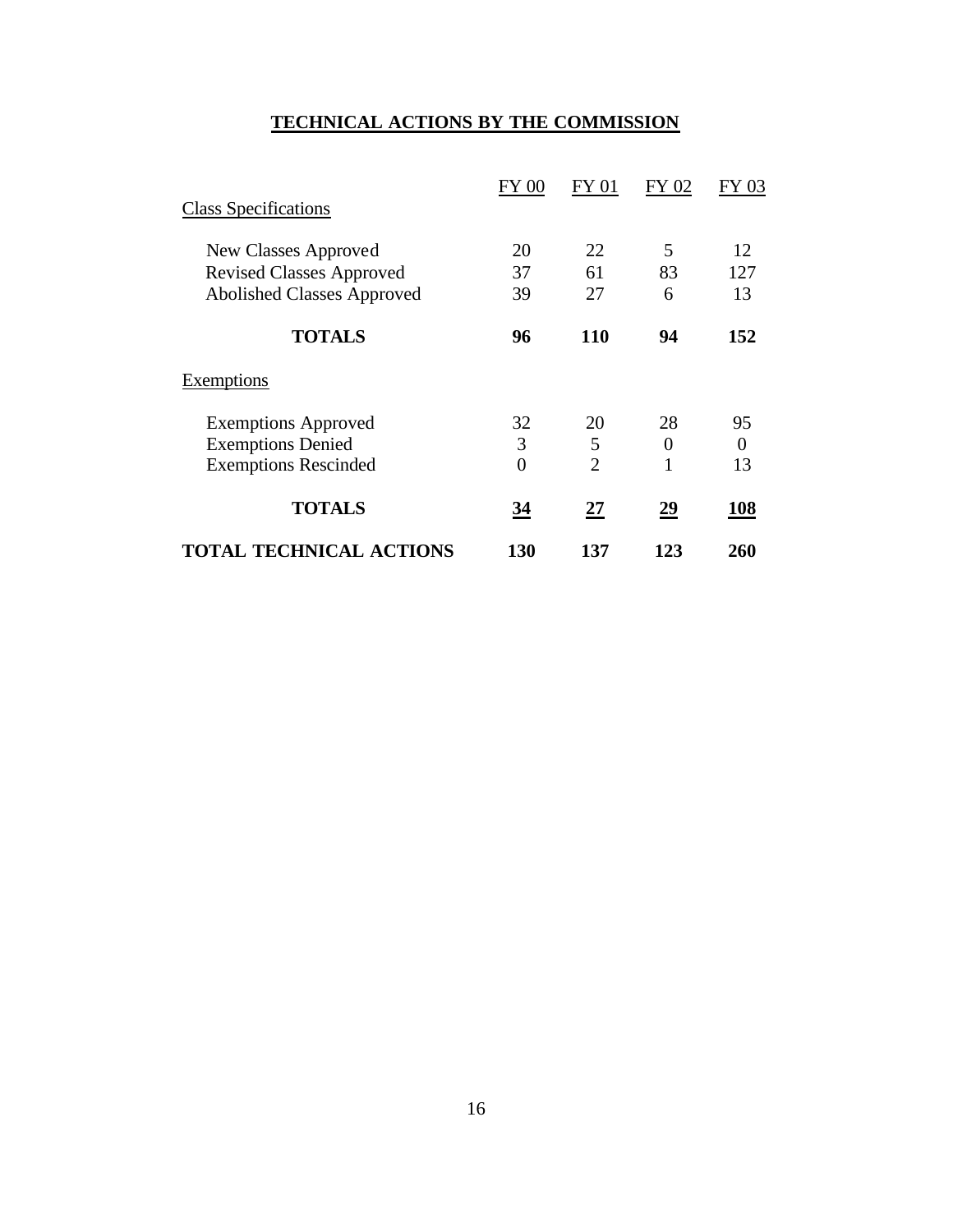# **CHARGES FOR DISCHARGE AND SUSPENSION**

\* The total exceeds the number of employees discharged because multiple charges were at times

proved against some employees.